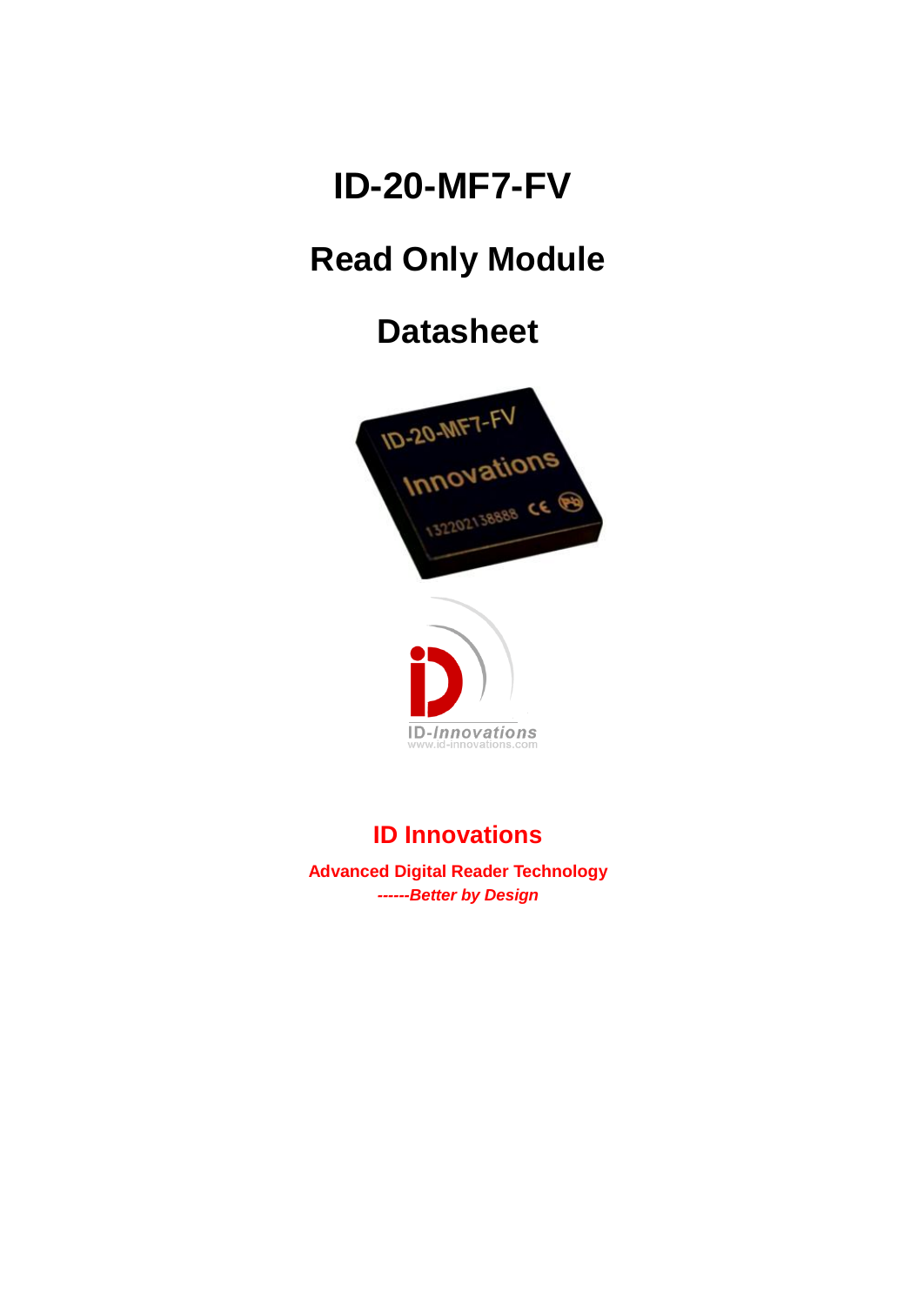#### **Summary**

TheID-20-MF7-FV series contactless card Read only module is based on Mifare reader IC. They come with the choice of internal antenna and are suitable and for embedded applications and general Electronic Devices.



### **Characteristic**

- internal antenna
- ISP(In System Program)function
- Small outline
- Low power consumption

### **Specification**

- Support card :ISO15693
- Model: ID-20-MF7-FV
- Frequency: 13.56 MHz
- Read distance: >6cm
- Fast read/write speed.
- Communication Port: (RS232) TTL 9600 N,8,1
- Power: 5V DC
- Current consumption: <60 mA PK<200MA
- weight: 80g
- Operating temperature:  $-20^{\circ}$ C---+50 °C
- Storage temperature  $: 20^{\circ}$ C --- +75 $^{\circ}$ C
- ID-20MF7-FV model description:
- Certification: CE, C-TICK, ROHS, FCC: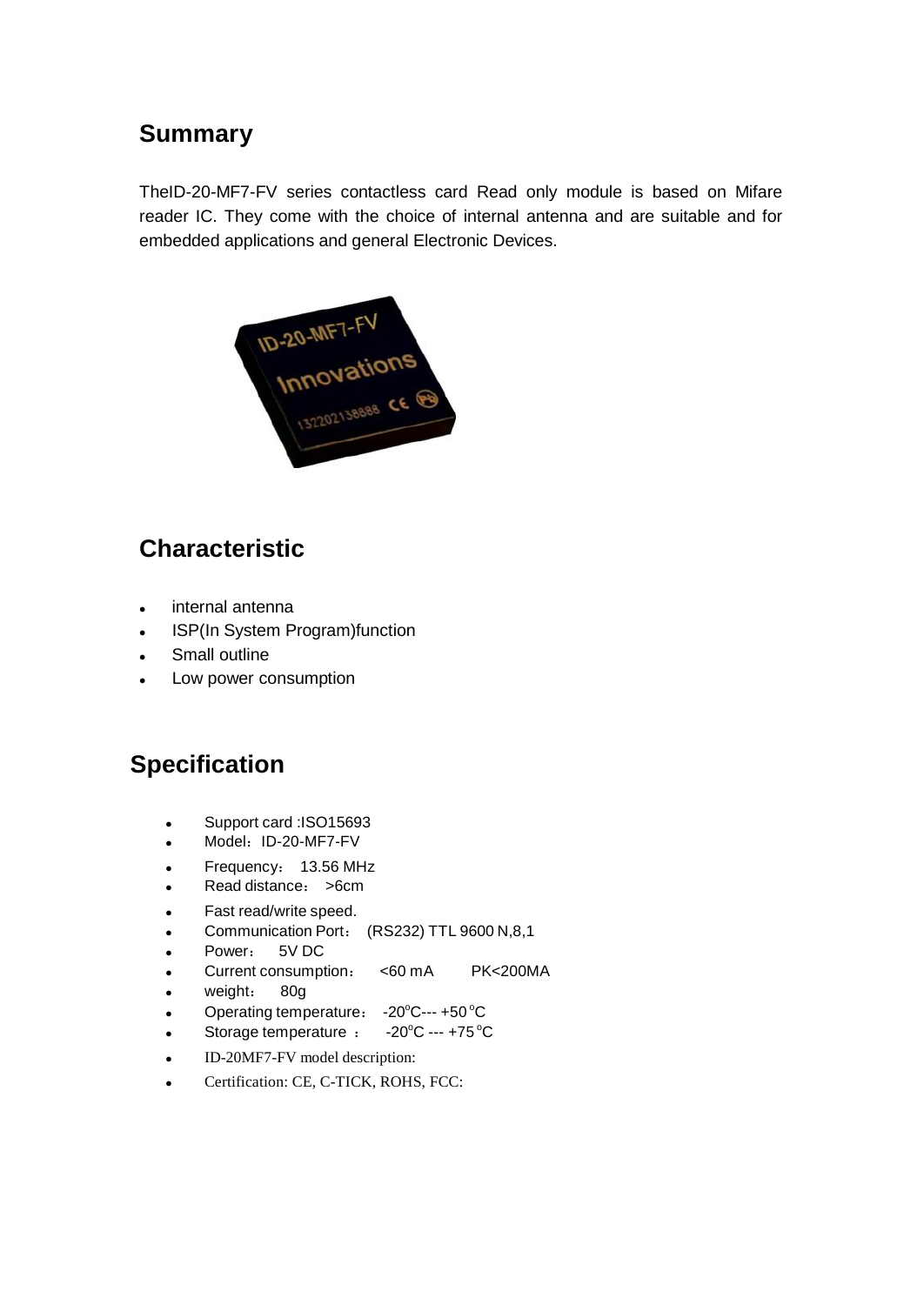### **Dimensions and Pins (bottom view)**

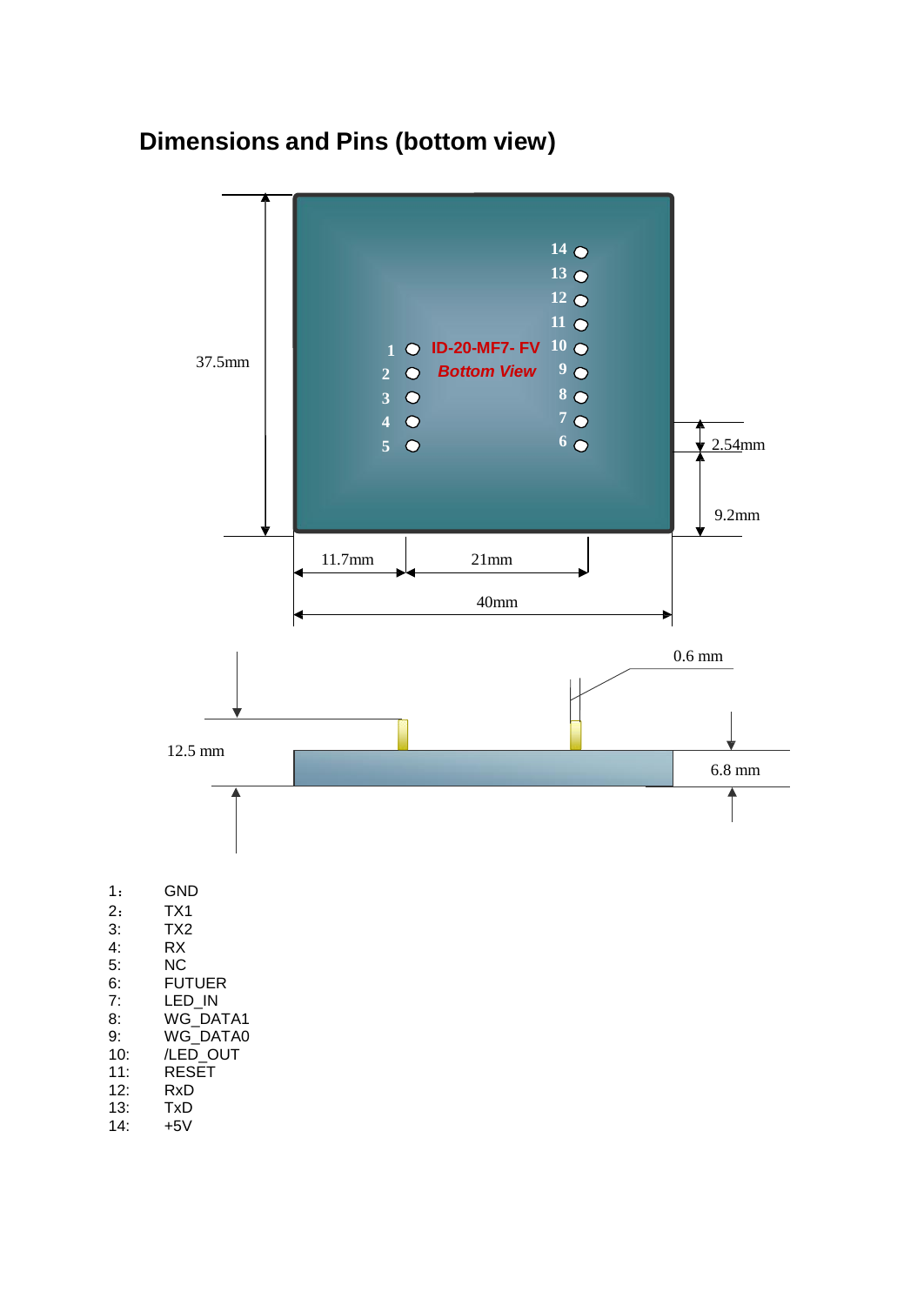

#### Circuit Diagram for the ID-20-MF7-FV

#### **Pin Description & Output Data Formats**

| Pin.NO         | <b>Description</b>    | <b>ASCII</b>             | Wiegand               |
|----------------|-----------------------|--------------------------|-----------------------|
|                |                       |                          | (optional)            |
| 1              | Zero<br>Volts<br>and  | GND 0V                   | GND 0V                |
|                | tuning Capacitor      |                          |                       |
|                | Ground                |                          |                       |
| 2              | TX1                   | TX1                      | TX1                   |
| 3              | TX <sub>2</sub>       | TX <sub>2</sub>          | TX <sub>2</sub>       |
| $\overline{4}$ | RX <sub>1</sub>       | RX <sub>1</sub>          | RX1                   |
| 5              | <b>NC</b>             | <b>NC</b>                | <b>NC</b>             |
| 6              | <b>FUTUER</b>         | <b>FUTUER</b>            | <b>FUTUER</b>         |
| $\overline{7}$ | Format Selector (+/-) | Format Selector (+/-)    | Format Selector (+/-) |
| 8              | <b>WG DATA1</b>       | No function              | One Output            |
| 9              | WG DATA0              | No function              | Zero Output           |
| 10             | LED OUT               | LED OUT                  | LED OUT               |
| 11             | <b>RESET</b>          | <b>RESET</b>             | <b>RESET</b>          |
| 12             | <b>RXD</b>            | <b>RXD</b><br>TTL.       | No function           |
| 13             | <b>TXD</b>            | <b>TXD</b><br><b>TTL</b> | No function           |
| 14             | DC Voltage Supply     | $+5V$                    | $+5V$                 |